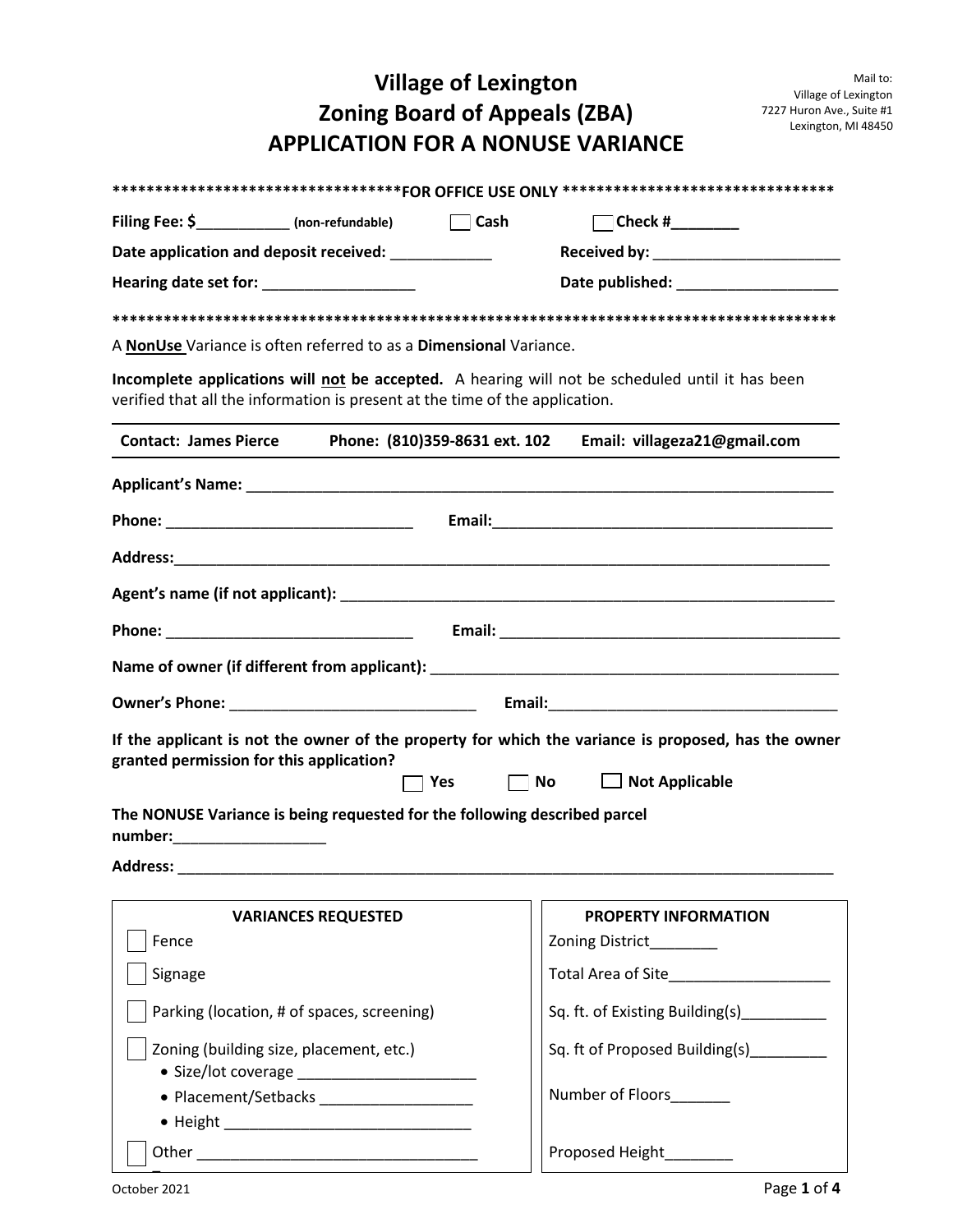|                   |   |   | Please circle the | appropriate direction | <b>REQUIRED</b><br>Please fill in<br>the distance | PROVIDED/<br><b>PROPOSED</b><br>Please fill in<br>the distance |
|-------------------|---|---|-------------------|-----------------------|---------------------------------------------------|----------------------------------------------------------------|
| <b>FRONT</b>      | N | S | E                 | w                     |                                                   |                                                                |
| SIDE <sub>1</sub> | N | S | F                 | w                     |                                                   |                                                                |
| SIDE <sub>2</sub> | N | S | Ε                 | w                     |                                                   |                                                                |
| <b>REAR</b>       | N | S | F                 | w                     |                                                   |                                                                |

| <b>SURVEYOR</b>                                                                                                                                                                                                                |                                                                                                  |                              |  |  |  |  |
|--------------------------------------------------------------------------------------------------------------------------------------------------------------------------------------------------------------------------------|--------------------------------------------------------------------------------------------------|------------------------------|--|--|--|--|
|                                                                                                                                                                                                                                |                                                                                                  |                              |  |  |  |  |
|                                                                                                                                                                                                                                | State: __________________                                                                        | Zipcode:____________________ |  |  |  |  |
| Phone #: the contract of the contract of the contract of the contract of the contract of the contract of the contract of the contract of the contract of the contract of the contract of the contract of the contract of the c |                                                                                                  |                              |  |  |  |  |
|                                                                                                                                                                                                                                | A current survey (location sketch), prepared by a licensed surveyor and showing all existing and |                              |  |  |  |  |

**proposed construction must be submitted and attached to this form.**

## **DESCRIPTION OF PROJECT**

Specify proposed building style and materials, ultimate ownership, proposed timeline for work, etc. (Use anothersheet of paper if necessary). Sketches showing facades, rooflines, window and door placement, etc. are encouraged but need not be professionally drawn - photos of similar construction may also be submitted.

\_\_\_\_\_\_\_\_\_\_\_\_\_\_\_\_\_\_\_\_\_\_\_\_\_\_\_\_\_\_\_\_\_\_\_\_\_\_\_\_\_\_\_\_\_\_\_\_\_\_\_\_\_\_\_\_\_\_\_\_\_\_\_\_\_\_\_\_\_\_\_\_\_\_\_\_\_\_\_\_\_\_\_\_\_\_\_\_\_

\_\_\_\_\_\_\_\_\_\_\_\_\_\_\_\_\_\_\_\_\_\_\_\_\_\_\_\_\_\_\_\_\_\_\_\_\_\_\_\_\_\_\_\_\_\_\_\_\_\_\_\_\_\_\_\_\_\_\_\_\_\_\_\_\_\_\_\_\_\_\_\_\_\_\_\_\_\_\_\_\_\_

\_\_\_\_\_\_\_\_\_\_\_\_\_\_\_\_\_\_\_\_\_\_\_\_\_\_\_\_\_\_\_\_\_\_\_\_\_\_\_\_\_\_\_\_\_\_\_\_\_\_\_\_\_\_\_\_\_\_\_\_\_\_\_\_\_\_\_\_\_\_\_\_\_\_\_\_\_\_\_\_\_\_\_

\_\_\_\_\_\_\_\_\_\_\_\_\_\_\_\_\_\_\_\_\_\_\_\_\_\_\_\_\_\_\_\_\_\_\_\_\_\_\_\_\_\_\_\_\_\_\_\_\_\_\_\_\_\_\_\_\_\_\_\_\_\_\_\_\_\_\_\_\_\_\_\_\_\_\_\_\_\_\_\_\_\_\_

**No work - including earthwork can commence until a variance is obtained (application submittal does not guarantee approval) and a zoning compliance permit is issued.**

**Please attach additional pages, as needed.**

**Provide evidence to show that if the zoning ordinance is applied strictly, practical difficulties will result to the applicant:** 

\_\_\_\_\_\_\_\_\_\_\_\_\_\_\_\_\_\_\_\_\_\_\_\_\_\_\_\_\_\_\_\_\_\_\_\_\_\_\_\_\_\_\_\_\_\_\_\_\_\_\_\_\_\_\_\_\_\_\_\_\_\_\_\_\_\_\_\_\_\_\_\_\_\_\_\_\_\_\_\_\_\_\_\_\_

\_\_\_\_\_\_\_\_\_\_\_\_\_\_\_\_\_\_\_\_\_\_\_\_\_\_\_\_\_\_\_\_\_\_\_\_\_\_\_\_\_\_\_\_\_\_\_\_\_\_\_\_\_\_\_\_\_\_\_\_\_\_\_\_\_\_\_\_\_\_\_\_\_\_\_\_\_\_\_\_\_\_\_\_\_

\_\_\_\_\_\_\_\_\_\_\_\_\_\_\_\_\_\_\_\_\_\_\_\_\_\_\_\_\_\_\_\_\_\_\_\_\_\_\_\_\_\_\_\_\_\_\_\_\_\_\_\_\_\_\_\_\_\_\_\_\_\_\_\_\_\_\_\_\_\_\_\_\_\_\_\_\_\_\_\_\_\_\_\_\_

\_\_\_\_\_\_\_\_\_\_\_\_\_\_\_\_\_\_\_\_\_\_\_\_\_\_\_\_\_\_\_\_\_\_\_\_\_\_\_\_\_\_\_\_\_\_\_\_\_\_\_\_\_\_\_\_\_\_\_\_\_\_\_\_\_\_\_\_\_\_\_\_\_\_\_\_\_\_\_\_\_\_\_\_\_

\_\_\_\_\_\_\_\_\_\_\_\_\_\_\_\_\_\_\_\_\_\_\_\_\_\_\_\_\_\_\_\_\_\_\_\_\_\_\_\_\_\_\_\_\_\_\_\_\_\_\_\_\_\_\_\_\_\_\_\_\_\_\_\_\_\_\_\_\_\_\_\_\_\_\_\_\_\_\_\_\_\_\_\_\_\_\_\_\_\_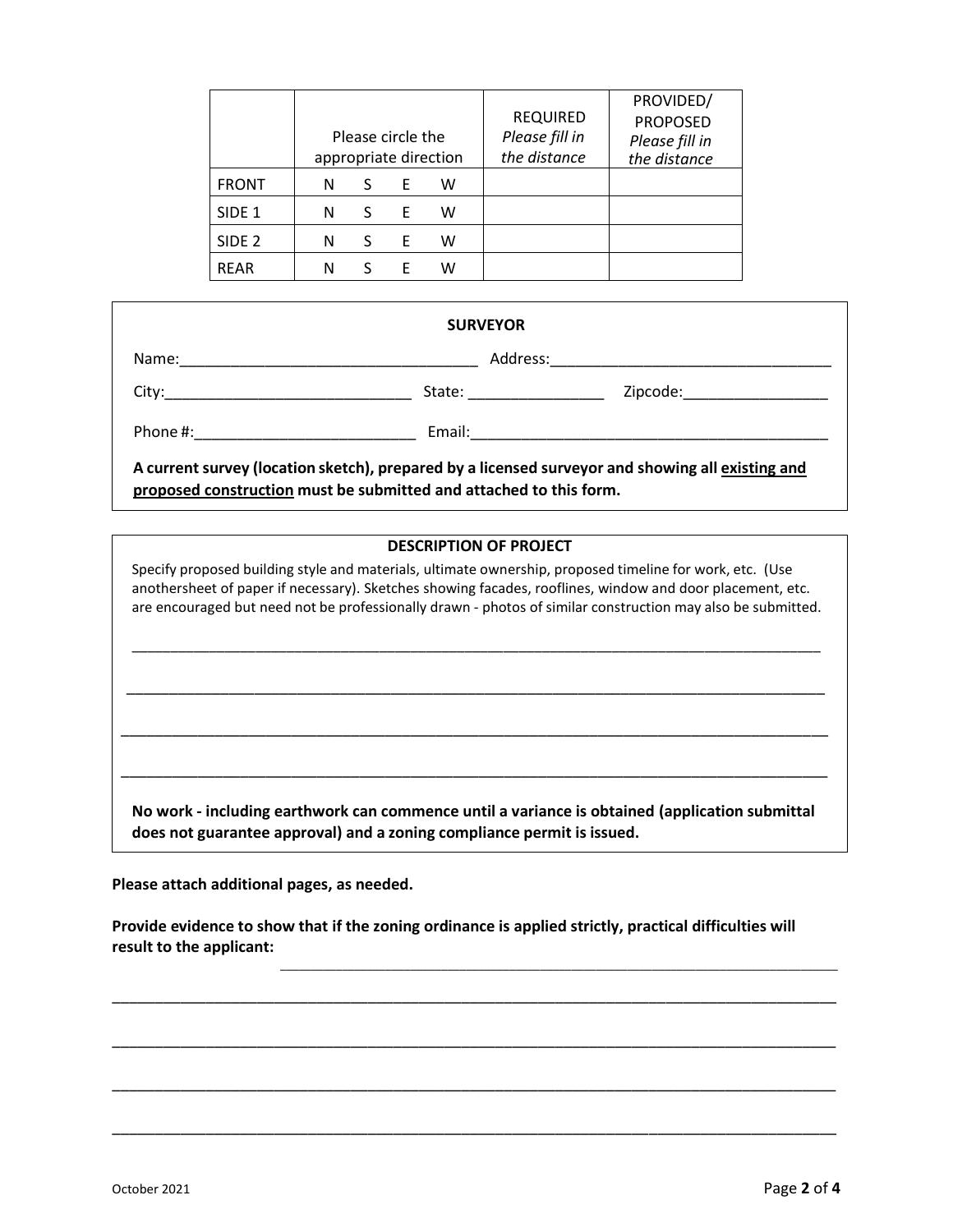**Provide evidence to show that the restrictions in the zoning ordinance unreasonably prevent the owner from using the property for a purpose permitted in the zone where the property is located.** 

\_\_\_\_\_\_\_\_\_\_\_\_\_\_\_\_\_\_\_\_\_\_\_\_\_\_\_\_\_\_\_\_\_\_\_\_\_\_\_\_\_\_\_\_\_\_\_\_\_\_\_\_\_\_\_\_\_\_\_\_\_\_\_\_\_\_\_\_\_\_\_\_\_\_\_\_\_\_\_\_\_\_\_\_\_

\_\_\_\_\_\_\_\_\_\_\_\_\_\_\_\_\_\_\_\_\_\_\_\_\_\_\_\_\_\_\_\_\_\_\_\_\_\_\_\_\_\_\_\_\_\_\_\_\_\_\_\_\_\_\_\_\_\_\_\_\_\_\_\_\_\_\_\_\_\_\_\_\_\_\_\_\_\_\_\_\_\_\_\_\_

\_\_\_\_\_\_\_\_\_\_\_\_\_\_\_\_\_\_\_\_\_\_\_\_\_\_\_\_\_\_\_\_\_\_\_\_\_\_\_\_\_\_\_\_\_\_\_\_\_\_\_\_\_\_\_\_\_\_\_\_\_\_\_\_\_\_\_\_\_\_\_\_\_\_\_\_\_\_\_\_\_\_\_\_\_

\_\_\_\_\_\_\_\_\_\_\_\_\_\_\_\_\_\_\_\_\_\_\_\_\_\_\_\_\_\_\_\_\_\_\_\_\_\_\_\_\_\_\_\_\_\_\_\_\_\_\_\_\_\_\_\_\_\_\_\_\_\_\_\_\_\_\_\_\_\_\_\_\_\_\_\_\_\_\_\_\_\_\_\_\_

**Provide evidence to show that unique conditions and circumstances exist which are peculiar to the land, structure, or building involved and which are not generally applicable to other lands, structure, or buildings in the same district.** 

\_\_\_\_\_\_\_\_\_\_\_\_\_\_\_\_\_\_\_\_\_\_\_\_\_\_\_\_\_\_\_\_\_\_\_\_\_\_\_\_\_\_\_\_\_\_\_\_\_\_\_\_\_\_\_\_\_\_\_\_\_\_\_\_\_\_\_\_\_\_\_\_\_\_\_\_\_\_\_\_\_\_\_\_\_

\_\_\_\_\_\_\_\_\_\_\_\_\_\_\_\_\_\_\_\_\_\_\_\_\_\_\_\_\_\_\_\_\_\_\_\_\_\_\_\_\_\_\_\_\_\_\_\_\_\_\_\_\_\_\_\_\_\_\_\_\_\_\_\_\_\_\_\_\_\_\_\_\_\_\_\_\_\_\_\_\_\_\_\_\_

\_\_\_\_\_\_\_\_\_\_\_\_\_\_\_\_\_\_\_\_\_\_\_\_\_\_\_\_\_\_\_\_\_\_\_\_\_\_\_\_\_\_\_\_\_\_\_\_\_\_\_\_\_\_\_\_\_\_\_\_\_\_\_\_\_\_\_\_\_\_\_\_\_\_\_\_\_\_\_\_\_\_\_\_\_

\_\_\_\_\_\_\_\_\_\_\_\_\_\_\_\_\_\_\_\_\_\_\_\_\_\_\_\_\_\_\_\_\_\_\_\_\_\_\_\_\_\_\_\_\_\_\_\_\_\_\_\_\_\_\_\_\_\_\_\_\_\_\_\_\_\_\_\_\_\_\_\_\_\_\_\_\_\_\_\_\_\_\_\_\_

\_\_\_\_\_\_\_\_\_\_\_\_\_\_\_\_\_\_\_\_\_\_\_\_\_\_\_\_\_\_\_\_\_\_\_\_\_\_\_\_\_\_\_\_\_\_\_\_\_\_\_\_\_\_\_\_\_\_\_\_\_\_\_\_\_\_\_\_\_\_\_\_\_\_\_\_\_\_\_

\_\_\_\_\_\_\_\_\_\_\_\_\_\_\_\_\_\_\_\_\_\_\_\_\_\_\_\_\_\_\_\_\_\_\_\_\_\_\_\_\_\_\_\_\_\_\_\_\_\_\_\_\_\_\_\_\_\_\_\_\_\_\_

**Provide evidence to show that a literal interpretation of the provisions of this ordinance would deprive the applicant of rights commonly enjoyed by other properties in the same district under the terms of this ordinance; and that the variance is the minimum necessary.** 

\_\_\_\_\_\_\_\_\_\_\_\_\_\_\_\_\_\_\_\_\_\_\_\_\_\_\_\_\_\_\_\_\_\_\_\_\_\_\_\_\_\_\_\_\_\_\_\_\_\_\_\_\_\_\_\_\_\_\_\_\_\_\_\_\_\_\_\_\_\_\_\_\_\_\_\_\_\_\_\_\_\_\_\_\_

\_\_\_\_\_\_\_\_\_\_\_\_\_\_\_\_\_\_\_\_\_\_\_\_\_\_\_\_\_\_\_\_\_\_\_\_\_\_\_\_\_\_\_\_\_\_\_\_\_\_\_\_\_\_\_\_\_\_\_\_\_\_\_\_\_\_\_\_\_\_\_\_\_\_\_\_\_\_\_\_\_\_\_\_\_

\_\_\_\_\_\_\_\_\_\_\_\_\_\_\_\_\_\_\_\_\_\_\_\_\_\_\_\_\_\_\_\_\_\_\_\_\_\_\_\_\_\_\_\_\_\_\_\_\_\_\_\_\_\_\_\_\_\_\_\_\_\_\_\_\_\_\_\_\_\_\_\_\_\_\_\_\_\_\_\_\_\_\_\_\_

\_\_\_\_\_\_\_\_\_\_\_\_\_\_\_\_\_\_\_\_\_\_\_\_\_\_\_\_\_\_\_\_\_\_\_\_\_\_\_\_\_\_\_\_\_\_\_\_\_\_\_\_\_\_\_\_\_\_\_\_\_\_\_\_\_\_\_\_\_\_\_\_\_\_\_\_\_\_\_\_\_\_\_\_\_

\_\_\_\_\_\_\_\_\_\_\_\_\_\_\_\_\_\_\_\_\_\_\_\_\_\_\_\_\_\_\_\_\_\_\_\_\_\_\_\_\_\_\_\_\_\_\_\_\_\_\_\_\_\_\_\_\_\_\_\_\_\_\_\_\_\_\_\_\_\_\_\_\_\_\_\_\_\_\_\_\_\_\_\_\_

**Provide evidence to show that the alleged hardship has not been created by the owner or any person presently having an interest in the property:** 

\_\_\_\_\_\_\_\_\_\_\_\_\_\_\_\_\_\_\_\_\_\_\_\_\_\_\_\_\_\_\_\_\_\_\_\_\_\_\_\_\_\_\_\_\_\_\_\_\_\_\_\_\_\_\_\_\_\_\_\_\_\_\_\_\_\_\_\_\_\_\_\_\_\_\_\_\_\_\_\_\_\_\_\_\_

\_\_\_\_\_\_\_\_\_\_\_\_\_\_\_\_\_\_\_\_\_\_\_\_\_\_\_\_\_\_\_\_\_\_\_\_\_\_\_\_\_\_\_\_\_\_\_\_\_\_\_\_\_\_\_\_\_\_\_\_\_\_\_\_\_\_\_\_\_\_\_\_\_\_\_\_\_\_\_\_\_\_\_\_\_

\_\_\_\_\_\_\_\_\_\_\_\_\_\_\_\_\_\_\_\_\_\_\_\_\_\_\_\_\_\_\_\_\_\_\_\_\_\_\_\_\_\_\_\_\_\_\_\_\_\_\_\_\_\_\_\_\_\_\_\_\_\_\_\_\_\_\_\_\_\_\_\_\_\_\_\_\_\_\_\_\_\_\_\_\_

\_\_\_\_\_\_\_\_\_\_\_\_\_\_\_\_\_\_\_\_\_\_\_\_\_\_\_\_\_\_\_\_\_\_\_\_\_\_\_\_\_\_\_\_\_\_\_\_\_\_\_\_\_\_\_\_\_\_\_\_\_\_\_\_\_\_\_\_\_\_\_\_\_\_\_\_\_\_\_\_\_\_\_\_\_